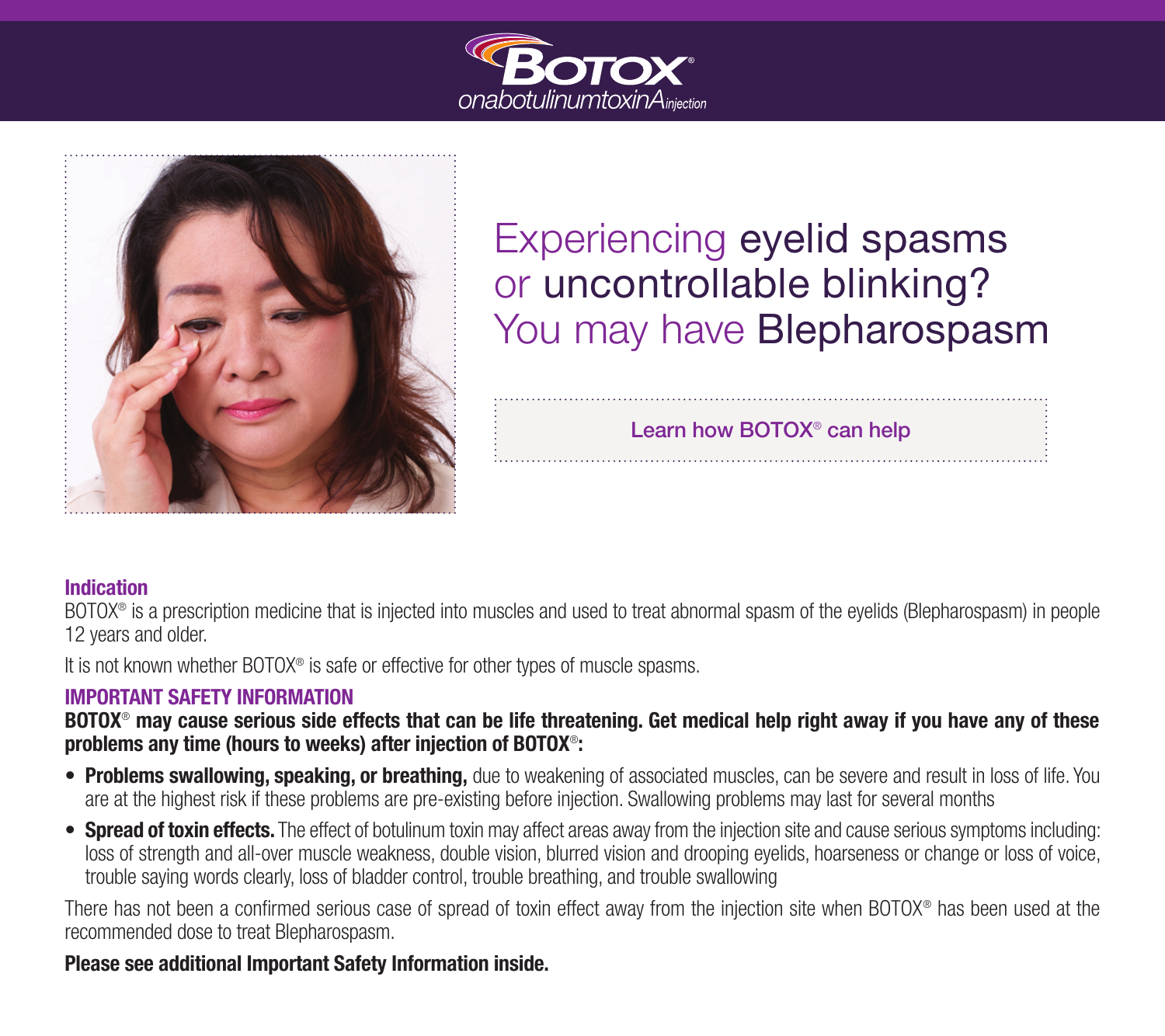# The basics of BOTOX®

BOTOX® has been used as a treatment option for Blepharospasm for over 30 years.

# How does it work?

BOTOX® treats Blepharospasm by helping to block signals from nerves that tell the eye muscles to contract. This helps reduce eye muscle spasms.

BOTOX<sup>®</sup> may cause loss of strength or general muscle weakness, vision problems, or dizziness within hours to weeks of taking BOTOX®. If this happens, do not drive a car, operate machinery, or do other dangerous activities.

## IMPORTANT SAFETY INFORMATION (continued)

Do not receive BOTOX<sup>®</sup> if you: are allergic to any of the ingredients in BOTOX<sup>®</sup> (see Medication Guide for ingredients); had an allergic reaction to any other botulinum toxin product such as *Myobloc*<sup>®</sup> (rimabotulinumtoxinB), *Dysport*<sup>®</sup> (abobotulinumtoxinA), or *Xeomin*<sup>®</sup> (incobotulinumtoxinA); have a skin infection at the planned injection site.

The dose of BOTOX<sup>®</sup> is not the same as, or comparable to, another botulinum toxin product.

IMPORTANT SAFETY INFORMATION (continued) Serious and/or immediate allergic reactions have been reported including itching, rash, red itchy welts, wheezing, asthma symptoms, or dizziness or feeling faint. Get medical help right away if you experience symptoms; further injection of BOTOX® should be discontinued. Please see additional Important Safety Information on back cover.





# How is it diagnosed?

It is unknown what exactly causes the muscle contractions in Blepharospasm.

## Possible early symptoms include:

- Dry or watering eyes Light sensitivity
- 
- 
- Increased blinking Soreness around the eyes

Blepharospasm is diagnosed by specialists like neurologists and ophthalmologists based on specific signs and symptoms

BOTOX® is given into the affected muscles

• BOTOX<sup>®</sup> treatments can be repeated every 3 months



Your first injection

# The basics of Blepharospasm

Unable to open your eye. Blinking with no end. Spasms you just can't control. If you experience these intrusive symptoms, you may have Blepharospasm.

# What is it?

Blepharospasm is defined by uncontrollable spasms of the eye muscles. This can result in excessive blinking, narrowing, and even closing of the eyelid.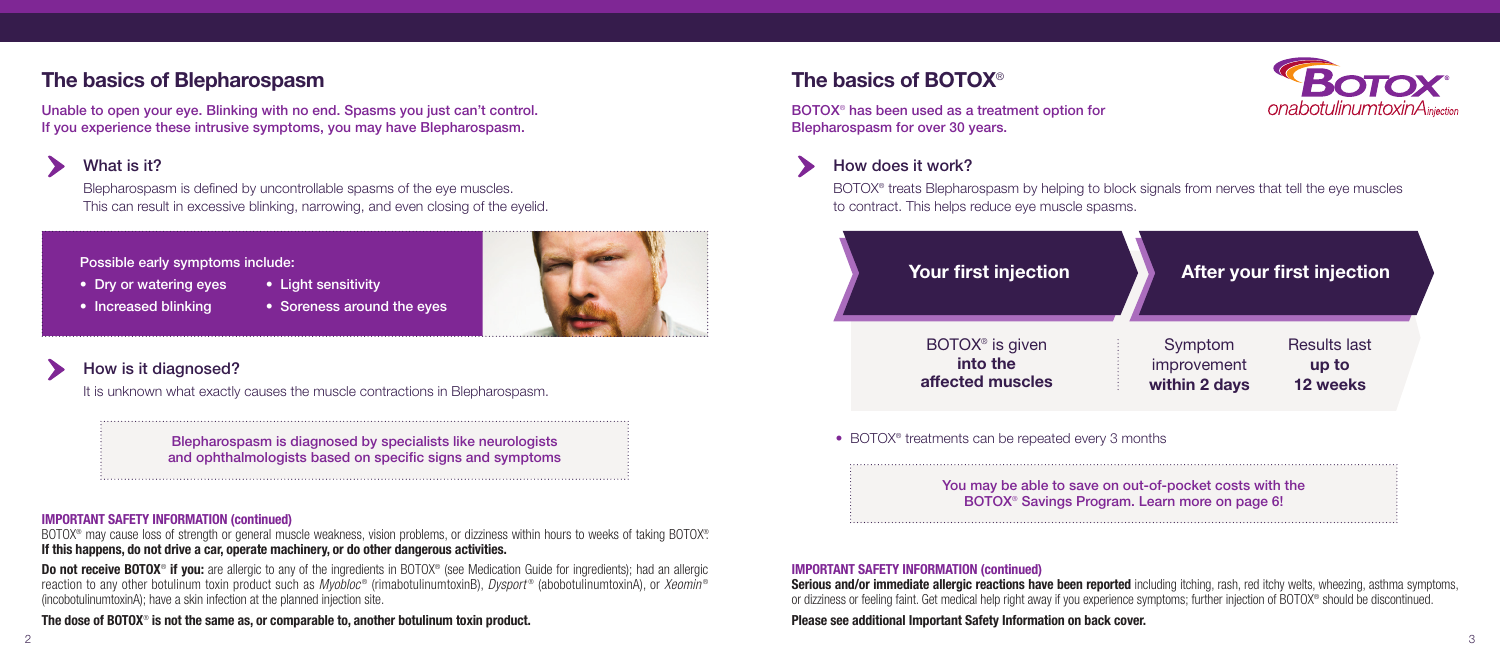# Let's talk Blepharospasm

# Questions to help you start a conversation with your doctor

# Possible side effects

The needles used for BOTOX® injections are very fine, but you may experience some pain, swelling, and other reactions at the injection sites.

In a clinical study of patients who received BOTOX<sup>®</sup> for Blepharospasm, the most frequently reported adverse reactions were droopy eyelid, cornea (surface of the eye) problems, and eye dryness.

Other events reported in prior clinical studies include: irritation, tearing, inability to fully close eyelids, sensitivity to light, outward folding of the lower eyelid, inflammation of the cornea, double vision, inward folding of the lower eyelid, diffuse skin rash, and local swelling of the eyelid skin lasting for several days following eyelid injection.

- Problems swallowing, speaking, or breathing, due to weakening of associated muscles, can be severe and result in loss of life. You are at the highest risk if these problems are pre-existing before injection. Swallowing problems may last for several months
- Spread of toxin effects. The effect of botulinum toxin may affect areas away from the injection site and cause serious symptoms including: loss of strength and all-over muscle weakness, double vision, blurred vision and drooping eyelids, hoarseness or change or loss of voice, trouble saying words clearly, loss of bladder control, trouble breathing, and trouble swallowing

BOTOX® may cause serious side effects that can be life threatening. Get medical help right away if you have any of these problems any time (hours to weeks) after injection of BOTOX®:

This list does not cover all the possible serious side effects of BOTOX<sup>®</sup>. Please refer to the Important Safety Information in this brochure, the accompanying Summary of Information about BOTOX<sup>®</sup>, and talk with your doctor.

> **Cornea problems have been reported.** Cornea (surface of the eye) problems have been reported in some people receiving BOTOX<sup>®</sup> for their Blepharospasm, especially in people with certain nerve disorders. BOTOX® may cause the eyelids to blink less, which could lead to the surface of the eye being exposed to air more than is usual. Tell your doctor if you experience any problems with your eyes while receiving BOTOX® . Your doctor may treat your eyes with drops, ointments, contact lenses, or with an eye patch.

Tell your doctor about all your muscle or nerve conditions such as ALS or Lou Gehrig's disease, myasthenia gravis, or Lambert-Eaton syndrome, as you may be at increased risk of serious side effects including difficulty swallowing and difficulty breathing from typical doses of BOTOX® .

|                                                                                         | <b>1.</b> Do you have any of the following symptoms? (Check all that apply) |
|-----------------------------------------------------------------------------------------|-----------------------------------------------------------------------------|
| $\Box$ Eye twitching or ticks                                                           | <b>Repetitive blinking</b>                                                  |
| Involuntary closing of my eyelid(s)                                                     | $\Box$ Eye irritation or discomfort                                         |
| Dry or watering eyes                                                                    | Eye pain                                                                    |
| $\Box$ Symptoms get worse with light, noise, stress, polluted air, and/or wind          |                                                                             |
| <b>2.</b> If you have difficulty with everyday tasks, which ones do you find difficult? |                                                                             |
| (Check all that apply)                                                                  |                                                                             |
| Driving a car<br>Using a computer                                                       | <b>Watching television</b><br>Reading                                       |
| Other $\_\_$                                                                            |                                                                             |

## IMPORTANT SAFETY INFORMATION (continued)

Please see additional Important Safety Information on following pages.



## IMPORTANT SAFETY INFORMATION (continued)

Use the "Let's talk Blepharospasm" guide on the opposite page to talk to your doctor about Blepharospasm and BOTOX®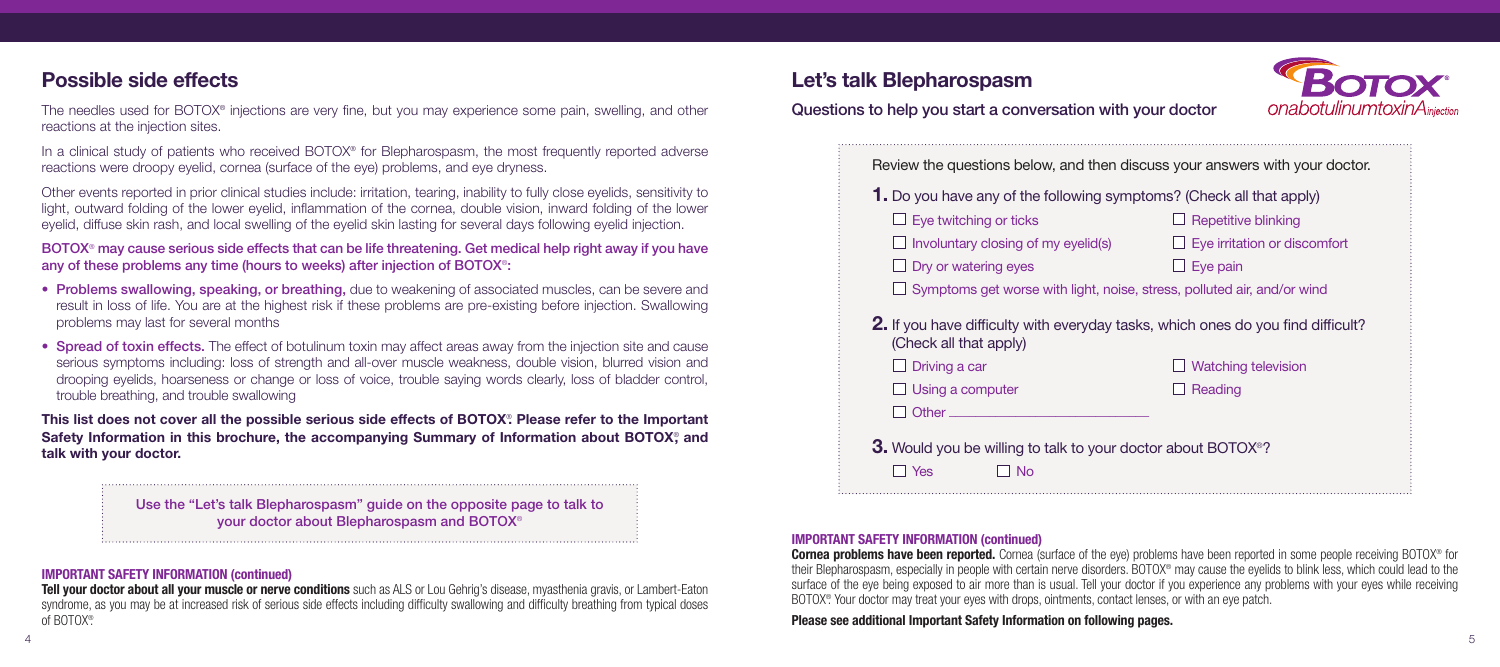# See if you can save on BOTOX® treatment

Allergan® is committed to helping patients get the treatment they need. Learn more about how the BOTOX® Savings Program may be able to help eligible patients with out-of-pocket costs.

## **PAY \$0** You may for BOTOX® **BOTOX Receive SAVINGS** treatments\* up to PROGRAM \$ as little as per treatment

\*Restrictions and maximum savings limits apply. Patient out-of-pocket expense may vary. Offer not valid for patients enrolled in Medicare, Medicaid, or other federal or state healthcare programs. Please see full terms and conditions herein and at BOTOXSavingsProgram.com. For questions about this program, please call 1-800-44-BOTOX. † See Privacy and Terms: BOTOXSavingsProgram.com/eligibility. Message and data rates may apply. Message frequency may vary. Text HELP for help or STOP to end.

Tell your doctor about all your medical conditions, including if you: have or have had bleeding problems; have plans to have surgery; had surgery on your face; weakness of forehead muscles; trouble raising your eyebrows; drooping eyelids; any other abnormal facial change; are pregnant or plan to become pregnant (it is not known if BOTOX® can harm your unborn baby); are breastfeeding or plan to (it is not known if BOTOX® passes into breast milk).

## IMPORTANT SAFETY INFORMATION (continued)

Please see additional Important Safety Information on back cover.



# Get money back on out-of-pocket costs not covered by commercial insurance\*

Program Terms, Conditions, and Eligibility Criteria: 1. This offer is good for use only with a valid prescription for BOTOX® (onabotulinumtoxinA). 2. Based on insurance coverage, each patient can be reimbursed up to \$1000 per treatment with a maximum savings limit of \$4000 per year. Patient out-of-pocket expense may vary. 3. This offer is not valid for use by patients enrolled in Medicare, Medicaid, or other federal or state programs (including any state pharmaceutical assistance programs), or private indemnity or HMO insurance plans that reimburse you for the entire cost of your prescription drugs. Patients may not use this offer if they are Medicare-eligible and enrolled in an employer-sponsored health plan or prescription drug benefit program for retirees. This offer is not valid for cash-paying patients. 4. This offer is valid for up to 4 treatments over a 12-month period. 5. Offer is valid only for BOTOX® and BOTOX® treatment-related costs not covered by insurance. 6. A BOTOX<sup>®</sup> Savings Program check will be provided upon approval of a claim. The claim must be submitted with treatment details from an Explanation of Benefits (EOB) or a Specialty Pharmacy (SP) receipt. (If the BOTOX® prescription was filled by a Specialty Pharmacy, both EOB and SP details must be provided.) All claims must be submitted within 120 days of treatment date. You may be required to provide a copy of your EOB or SP receipt for your claim to be approved. **7.** A BOTOX<sup>®</sup> Savings Program check may be sent either directly to you or to your selected healthcare provider who provided treatment. For payment to be made directly to your healthcare provider, you must authorize an assignment of benefit during each claim submission. You are not obligated to assign your BOTOX® Savings Program benefit to your healthcare provider to participate in the program. **8.** Allergan<sup>®</sup> reserves the right to rescind, revoke, or amend this offer without notice. **9.** Offer good only in the USA, including Puerto Rico, at participating retail locations. **10.** Void where prohibited by law, taxed, or restricted. 11. This offer is not health insurance. 12. By participating in the BOTOX® Savings Program, you acknowledge that you are an eligible patient and that you understand and agree to comply with the terms and conditions of this offer.

For questions about this program, please call 1-800-44-BOTOX.

# 3 easy ways to enroll today! Text† SAVE to 27747 • Visit BOTOXSavingsProgram.com • Call 1-800-44-BOTOX

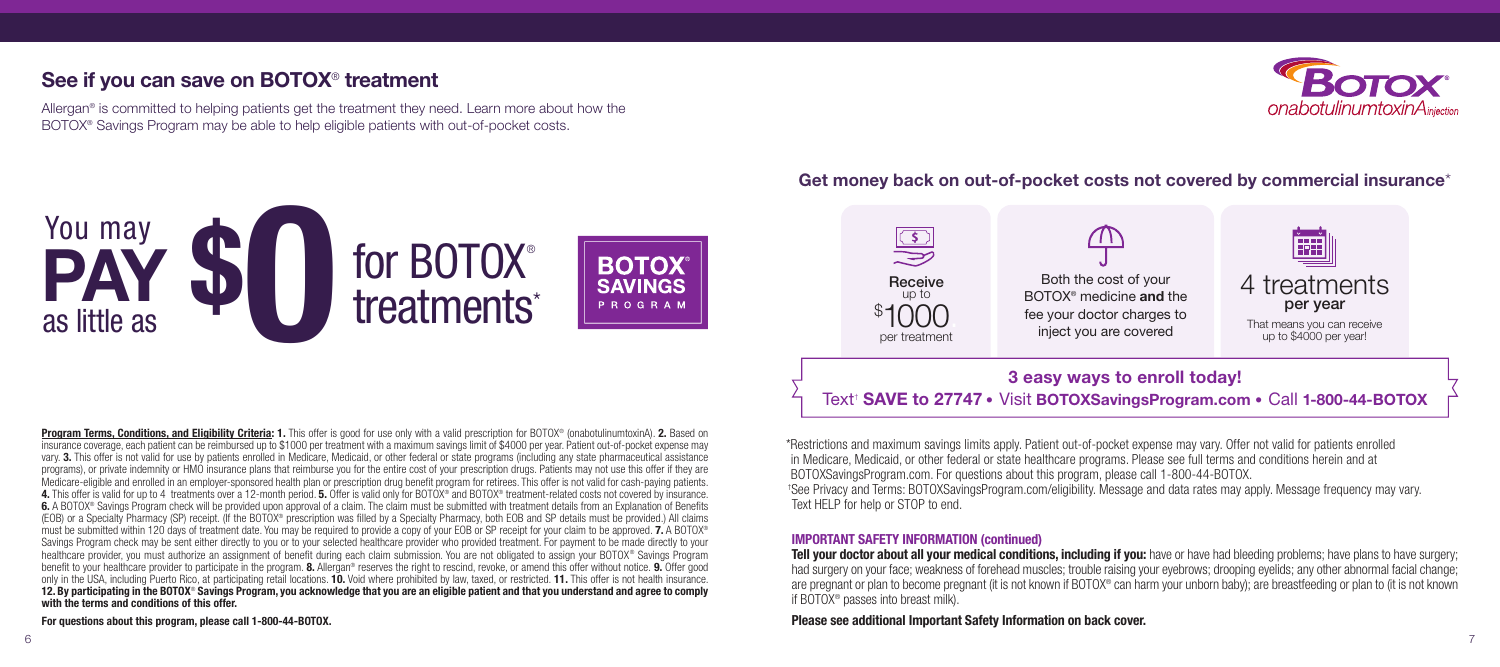

# Talk to your doctor about Blepharospasm and if BOTOX® is right for you



## IMPORTANT SAFETY INFORMATION (continued)

Tell your doctor about all the medicines you take, including prescription and over-the-counter medicines, vitamins, and herbal supplements. Using BOTOX<sup>®</sup> with certain other medicines may cause serious side effects. **Do not start any new medicines until you have** told your doctor that you have received BOTOX® in the past.

Tell your doctor if you received any other botulinum toxin product in the last 4 months; have received injections of botulinum toxin such as Myobloc<sup>®</sup>, Dysport<sup>®</sup>, or *Xeomin®* in the past (tell your doctor exactly which product you received); have recently received an antibiotic by injection; take muscle relaxants; take an allergy or cold medicine; take a sleep medicine; take aspirin-like products or blood thinners.

Other side effects of BOTOX<sup>®</sup> include: dry mouth, discomfort or pain at the injection site, tiredness, headache, neck pain, eye problems: double vision, blurred vision, decreased eyesight, drooping eyelids, swelling of your eyelids, dry eyes; and drooping eyebrows.

For more information refer to the Medication Guide or talk with your doctor.

You are encouraged to report negative side effects of prescription drugs to the FDA. Visit www.fda.gov/medwatch or call 1-800-FDA-1088.

## Please see accompanying Summary of Information about BOTOX® .



All trademarks are the property of their respective owners. © 2020 Allergan. All rights reserved. BNO101559-v7 02/20 004834 BOTOXBlepharospasm.com BOTOXSavingsProgram.com 1-800-44-BOTOX